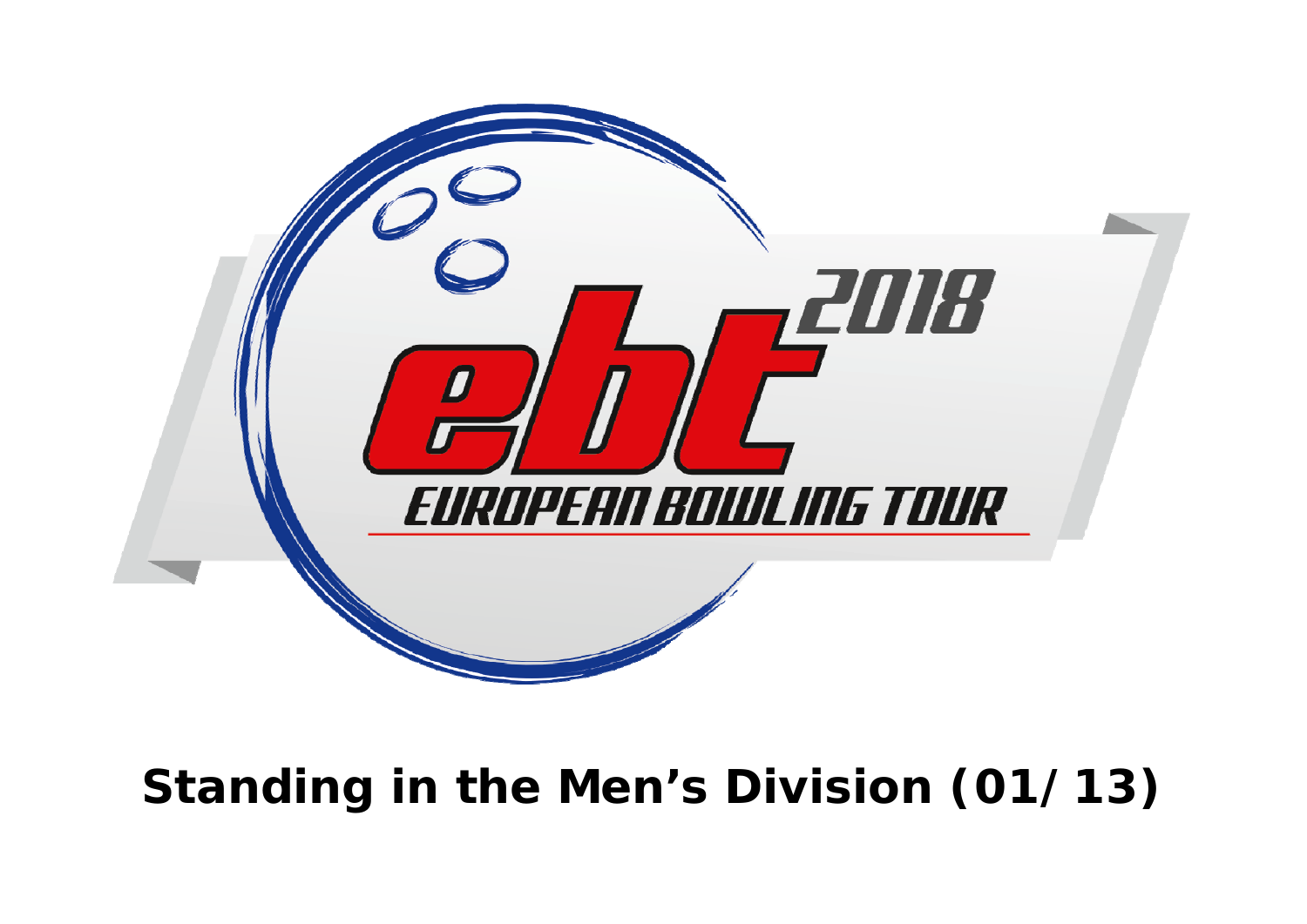## **ETBF's European Bowling Tour**

#### EBT 2018: Standing in the Men's Division after 1/13 Stops

| Pos                     | Last name      | <b>First name</b> | Federation   | <b>Tot</b> | 01  | 02 | 03 | 04 | 05 | 06 | 07 | 08 | 09 | 10 | 11 |
|-------------------------|----------------|-------------------|--------------|------------|-----|----|----|----|----|----|----|----|----|----|----|
| $\mathbf 1$             | Svensson       | Jesper            | Sweden       | 150        | 150 |    |    |    |    |    |    |    |    |    |    |
| $\overline{\mathbf{2}}$ | Ismail         | Rafiq             | Malaysia     | 120        | 120 |    |    |    |    |    |    |    |    |    |    |
| 3                       | Lindholm       | <b>Niclas</b>     | Sweden       | 105        | 105 |    |    |    |    |    |    |    |    |    |    |
| 4                       | Wilhelmsson    | Filip             | Sweden       | 90         | 90  |    |    |    |    |    |    |    |    |    |    |
| 5                       | Jansson        | Markus            | Sweden       | 75         | 75  |    |    |    |    |    |    |    |    |    |    |
| 6                       | Dahllöf        | Richard           | Sweden       | 72         | 72  |    |    |    |    |    |    |    |    |    |    |
| $\overline{7}$          | Simonsen       | Anthony           | <b>USA</b>   | 69         | 69  |    |    |    |    |    |    |    |    |    |    |
| 8                       | Gruffman       | James             | Sweden       | 66         | 66  |    |    |    |    |    |    |    |    |    |    |
| 9                       | Palermaa       | Osku              | Finland      | 63         | 63  |    |    |    |    |    |    |    |    |    |    |
| 10                      | Berggren       | Alfred            | Sweden       | 60         | 60  |    |    |    |    |    |    |    |    |    |    |
| 11                      | Andersson      | Pontus            | Sweden       | 45         | 45  |    |    |    |    |    |    |    |    |    |    |
| 12                      | Edvall         | Rasmus            | Sweden       | 45         | 45  |    |    |    |    |    |    |    |    |    |    |
| 13                      | Louw           | Francois          | South Africa | 42         | 42  |    |    |    |    |    |    |    |    |    |    |
| 14                      | <b>Barrett</b> | Dominic           | England      | 42         | 42  |    |    |    |    |    |    |    |    |    |    |
| 15                      | Jonsson        | Emanuel           | Sweden       | 39         | 39  |    |    |    |    |    |    |    |    |    |    |
| 16                      | Larsen         | Thomas            | Denmark      | 39         | 39  |    |    |    |    |    |    |    |    |    |    |
| 17                      | Teece          | Richard           | England      | 36         | 36  |    |    |    |    |    |    |    |    |    |    |
| 18                      | Ang            | Adrian            | Malaysia     | 36         | 36  |    |    |    |    |    |    |    |    |    |    |
| 19                      | Morgan         | Hadley            | England      | 33         | 33  |    |    |    |    |    |    |    |    |    |    |
| 20                      | Dahlgren       | Oliver            | Sweden       | 33         | 33  |    |    |    |    |    |    |    |    |    |    |
| 21                      | Wahlgren       | Karl              | Sweden       | 24         | 24  |    |    |    |    |    |    |    |    |    |    |
| 22                      | Hellström      | Peter             | Sweden       | 24         | 24  |    |    |    |    |    |    |    |    |    |    |
| 23                      | Olsson         | Mattias           | Sweden       | 24         | 24  |    |    |    |    |    |    |    |    |    |    |
| 24                      | Teece          | Ray               | England      | 24         | 24  |    |    |    |    |    |    |    |    |    |    |
| 25                      | Jonsson        | Andreas           | Sweden       | 24         | 24  |    |    |    |    |    |    |    |    |    |    |
| 26                      | Fransson       | Daniel            | Sweden       | 18         | 18  |    |    |    |    |    |    |    |    |    |    |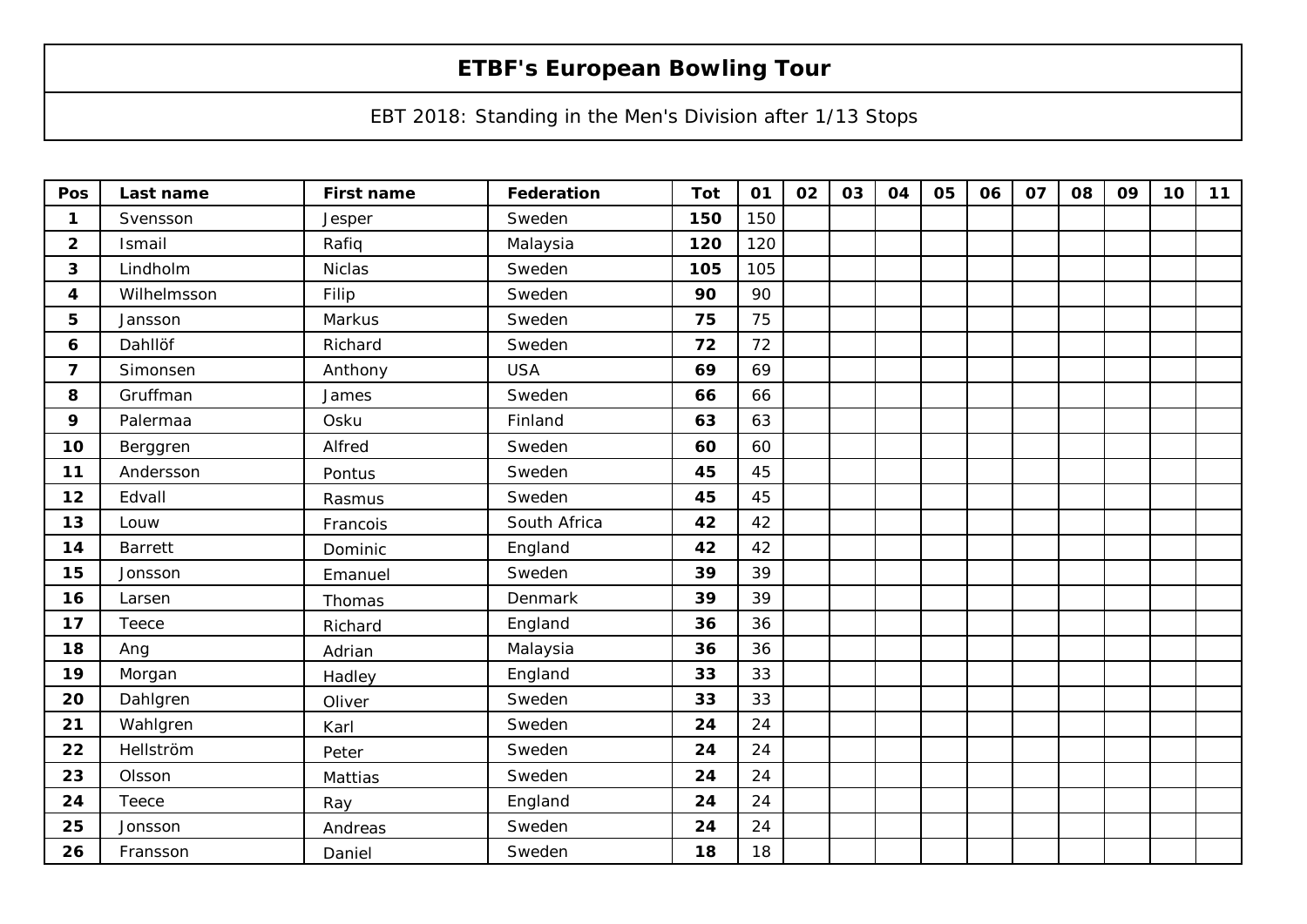## **ETBF's European Bowling Tour**

EBT 2018: Standing in the Men's Division after 1/13 Stops

| Pos | Last name      | <b>First name</b> | Federation  | <b>Tot</b> | 01           | 02 | 03 | 04 | 05 | 06 | 07 | 08 | 09 | 10 | 11 |
|-----|----------------|-------------------|-------------|------------|--------------|----|----|----|----|----|----|----|----|----|----|
| 27  | <b>Bolleby</b> | Kim               | Sweden      | 18         | 18           |    |    |    |    |    |    |    |    |    |    |
| 28  | Sjöberg        | Eric              | Sweden      | 18         | 18           |    |    |    |    |    |    |    |    |    |    |
| 29  | Lindbladh      | Kevin             | Sweden      | 18         | 18           |    |    |    |    |    |    |    |    |    |    |
| 30  | Nordenson      | Peter             | Sweden      | 18         | 18           |    |    |    |    |    |    |    |    |    |    |
| 31  | Robinson       | lan               | Sweden      | 12         | 12           |    |    |    |    |    |    |    |    |    |    |
| 32  | Lavoie         | Francois          | Canada      | 12         | 12           |    |    |    |    |    |    |    |    |    |    |
| 33  | Ridhwan        | Syafiq            | Malaysia    | 12         | 12           |    |    |    |    |    |    |    |    |    |    |
| 34  | Biehl          | Joakim            | Sweden      | 12         | 12           |    |    |    |    |    |    |    |    |    |    |
| 35  | Persson        | Kristoffer        | Sweden      | 12         | 12           |    |    |    |    |    |    |    |    |    |    |
| 36  | Lindqvist      | Björn             | Sweden      | 9          | 9            |    |    |    |    |    |    |    |    |    |    |
| 37  | Stefopoulos    | Vasilis           | Greece      | 9          | 9            |    |    |    |    |    |    |    |    |    |    |
| 38  | Andersson      | Michael           | Sweden      | 9          | 9            |    |    |    |    |    |    |    |    |    |    |
| 39  | Eklund         | Dennis            | Sweden      | 9          | 9            |    |    |    |    |    |    |    |    |    |    |
| 40  | Kallio         | Jesse             | Finland     | 9          | 9            |    |    |    |    |    |    |    |    |    |    |
| 41  | Tiainen        | Juuso             | Finland     | 6          | 6            |    |    |    |    |    |    |    |    |    |    |
| 42  | van Geel       | Jeroen            | Netherlands | 6          | 6            |    |    |    |    |    |    |    |    |    |    |
| 43  | Ahlqvist       | Michael           | Sweden      | 6          | 6            |    |    |    |    |    |    |    |    |    |    |
| 44  | Aagren         | Emil              | Sweden      | 6          | 6            |    |    |    |    |    |    |    |    |    |    |
| 45  | Muaz           | Ahmad             | Malaysia    | 6          | 6            |    |    |    |    |    |    |    |    |    |    |
| 46  | Svensson       | William           | Sweden      | 3          | $\mathbf{3}$ |    |    |    |    |    |    |    |    |    |    |
| 47  | Ahlgren        | Anton             | Sweden      | 3          | 3            |    |    |    |    |    |    |    |    |    |    |
| 48  | Ekman-Wogel    | Jerry             | Sweden      | 3          | 3            |    |    |    |    |    |    |    |    |    |    |
| 49  | Liew           | Alex              | Malaysia    | 3          | $\mathbf{3}$ |    |    |    |    |    |    |    |    |    |    |
| 50  | Dammen         | Jonas             | Sweden      | 3          | 3            |    |    |    |    |    |    |    |    |    |    |